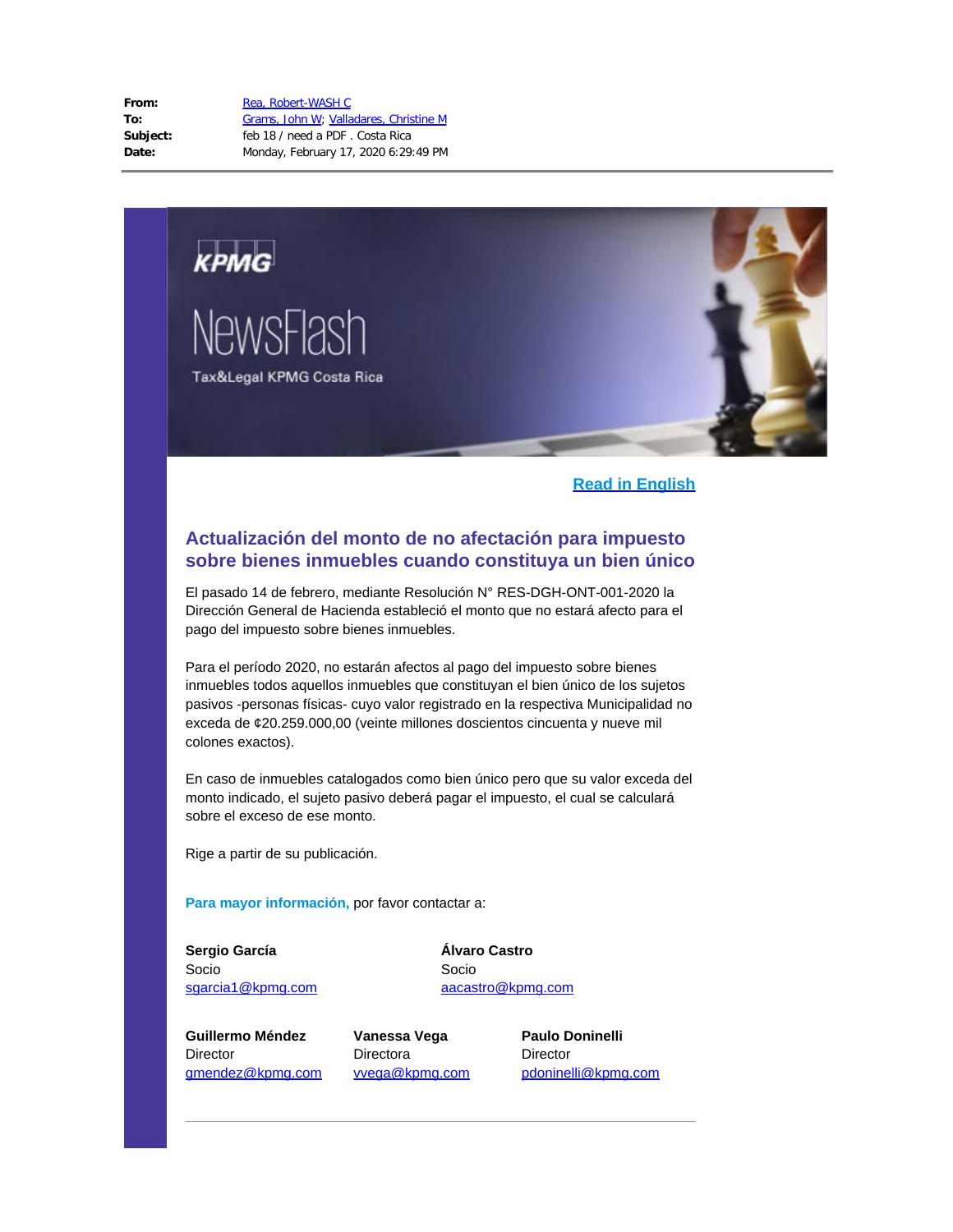#### [Privacidad](https://urldefense.proofpoint.com/v2/url?u=http-3A__kpmg.mailrelay-2Div.es_newslink_48545_9.html&d=DwMFaQ&c=0TzQCy9lgR5hSW-bDg5HA76y7nf4lvOzvVop5GM3Y80&r=lp_xjFZmUu0JdxqLEyNKRq7vltWznBxJcTNhEEi0grU&m=95AcNKUi0LN97ghD2uga-J8Jqyt__ReWsCqQMaiFJUY&s=9V7obVPNeEc6J_DRdnONaNyzkcZrpTYwydGdYifuLaw&e=) | [Aviso](https://urldefense.proofpoint.com/v2/url?u=http-3A__kpmg.mailrelay-2Div.es_newslink_48545_4.html&d=DwMFaQ&c=0TzQCy9lgR5hSW-bDg5HA76y7nf4lvOzvVop5GM3Y80&r=lp_xjFZmUu0JdxqLEyNKRq7vltWznBxJcTNhEEi0grU&m=95AcNKUi0LN97ghD2uga-J8Jqyt__ReWsCqQMaiFJUY&s=IZYeeeU1kJslEFAWBDTgzs8tP3a4a6b1xJDrD_v3L60&e=) legal

Si tiene cualquier duda o comentario de este boletín, favor enviar un mensaje a Javier Sánchez javiersan[chez3@kpmg.c](mailto:javiersanchez3@kpmg.com?subject=Favor%20excluir%20de%20lista%20de%20env%C3%ADos&body=Favor%20excluir%20de%20lista%20de%20env%C3%ADos%20del%20Tax%26Legal%20NewsFlash.%0A%0AMuchas%20gracias.)om.

KPMG en Costa Rica, Edificio KPMG, San Rafael de Escazú.

© 2020 KPMG Asesoría Fiscal S.A. sociedad anónima costarricense y firma miembro de la red de firmas miembro independientes de KPMG afiliadas a KPMG International Cooperative ("KPMG International") una entidad Suiza. Derechos reservados.

El nombre y logotipo de KPMG son marcas registradas por KPMG Internacional.



### **Leer en español**

## **Update of non-payment amount for Real Estate Tax when the taxpayer has a single asset**

This February 14, through Resolution N ° RES-DGH-ONT-001-2020, the Treasury Administration established the amount that will not be affected to the Real Estate Tax.

For tax period 2020, all properties that constitute a single asset of the taxpayers natural persons – which are registered before the respective Municipality at a value not exceeding ¢ 20,259,000.00 (twenty million two hundred fifty-nine thousand colons), will not be subject to the Real Estate Tax.

Any properties that are classified as a single assets with a value exceeding the amount indicated above, will be subject to the Real Estate Tax. If the latter, the taxpayer must pay the tax, which will be calculated on the excess of exempted amount.

The text applies as from its publication.

**For futher information,** please contact:

**Sergio García** Partner [sgarcia1@kpmg.com](mailto:sgarcia1@kpmg.com) **Álvaro Castro** Partner [aacastro@kpmg.com](mailto:aacastro@kpmg.com)